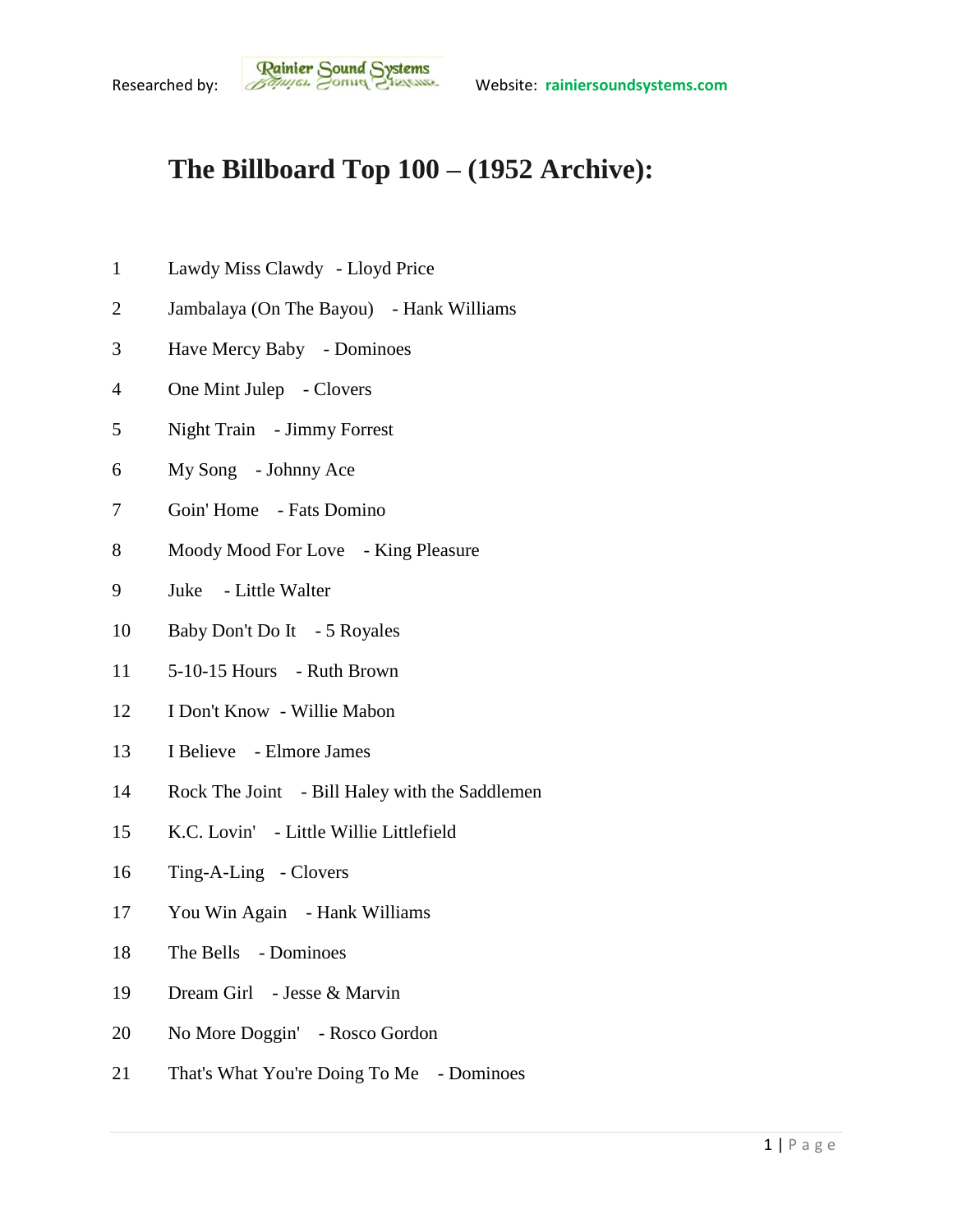**Rainier Sound Systems**<br>Researched by: *Bothuges* Conner Charantee Website: rainiersoundsystems.com

- I'd Be Satisfied Dominoes
- I'm Gone Shirley & Lee
- I'll Drown In My Tears Sonny Thompson (Lula Reed)
- The Wild Side Of Life Hank Thompson
- Honky Tonk Blues Hank Williams
- Five Long Years Eddie Boyd
- She Moves Me Muddy Waters
- Big Ten Inch Record Moose Jackson
- Heavenly Father Edna McGriff with Buddy Lucas
- I'll Never Get Out Of This World Alive Hank Williams
- You Know I Love You B.B. King
- Rocket 69 Todd Rhodes (Connie Allen)
- Hey Miss Fannie Clovers
- Wheel Of Fortune Kay Starr / Cardinals
- It Wasn't God Kitty Wells
- Settin' The Woods On Fire Hank Williams
- 38 Middle Of The Night Clovers
- Beside You Swallows
- Sad Hours Little Walter
- My Story Chuck Willis
- Nine Below Zero Sonny Boy Williamson
- High Noon Tex Ritter
- Sweet Sixteen Joe Turner
- I Played The Fool Clovers
- Half As Much Hank Williams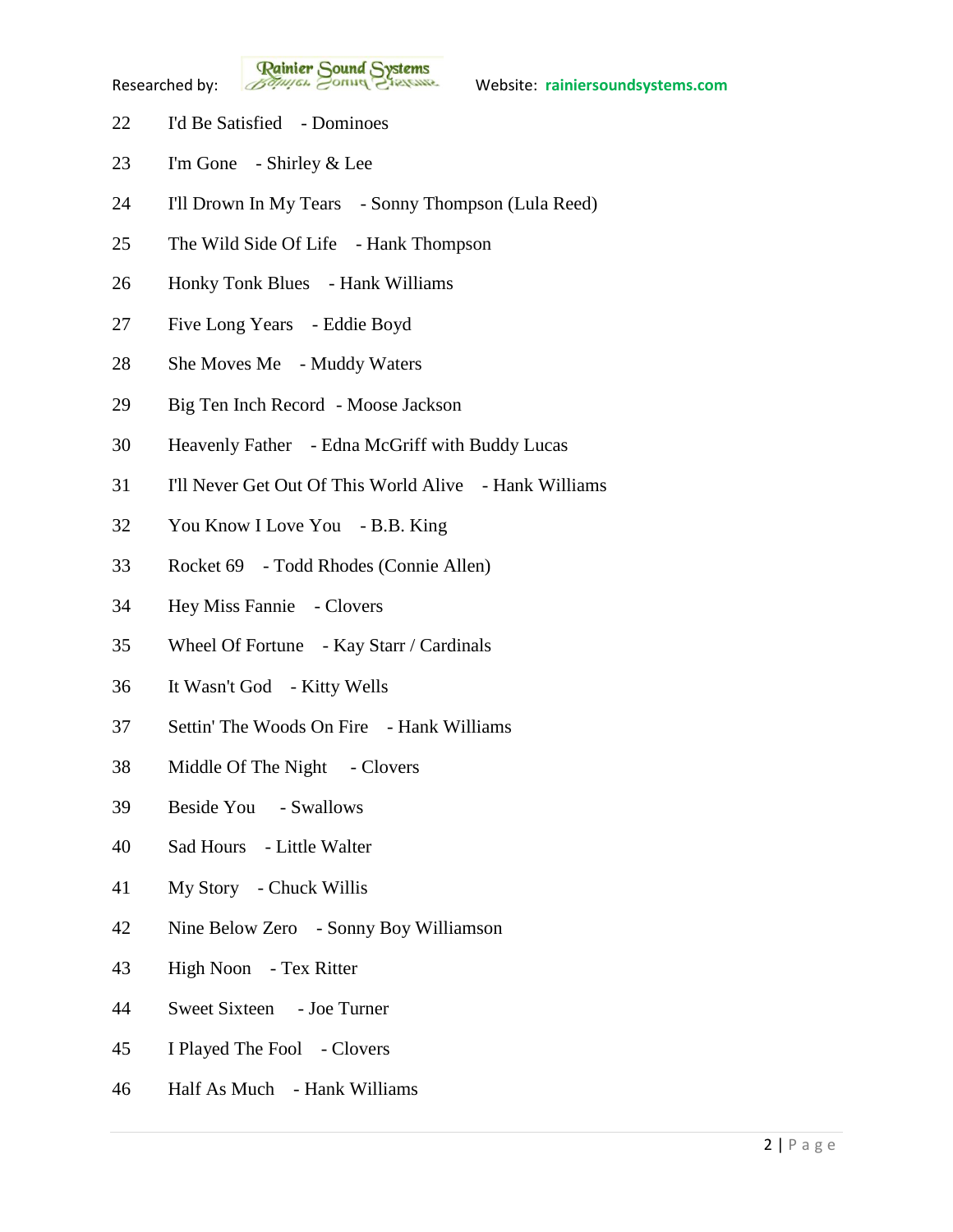**Rainier Sound Systems**<br>Researched by: *Bothuges* Conner Charantee Website: rainiersoundsystems.com

- Keep On Churnin' Wynonie Harris
- Mailman Blues Lloyd Price
- New Blowtop Blues Dinah Washington
- Walkin' My Baby Back Home Nat "King" Cole / Johnnie Ray
- The Bells Are Ringing Smiley Lewis
- Daddy Daddy Ruth Brown
- The Glow Worm Mills Brothers
- 54 Red Sails In The Sunset Five Keys
- Please Mr. Sun Johnnie Ray
- Don't You Cry Joe Turner
- Gabbin' Blues Big Maybelle
- I'm Gonna Play The Honky Tonks Marie Adams
- Mary Jo Four Blazes
- My Ding-A-Ling Dave Bartholomew
- Story From My Heart And Soul B.B. King
- A Beggar For Your Kisses Diamonds
- Mean Old World Little Walter
- Every Beat Of My Heart Royals
- You Belong To Me Orioles / Jo Stafford
- I Only Have Eyes For You Swallows
- 67 Rock Me All Night Long Ravens
- So Tired Roy Milton
- Poor Poor Me Fats Domino
- Can't Do Sixty No More Du Droppers
- Serve Another Round Five Keys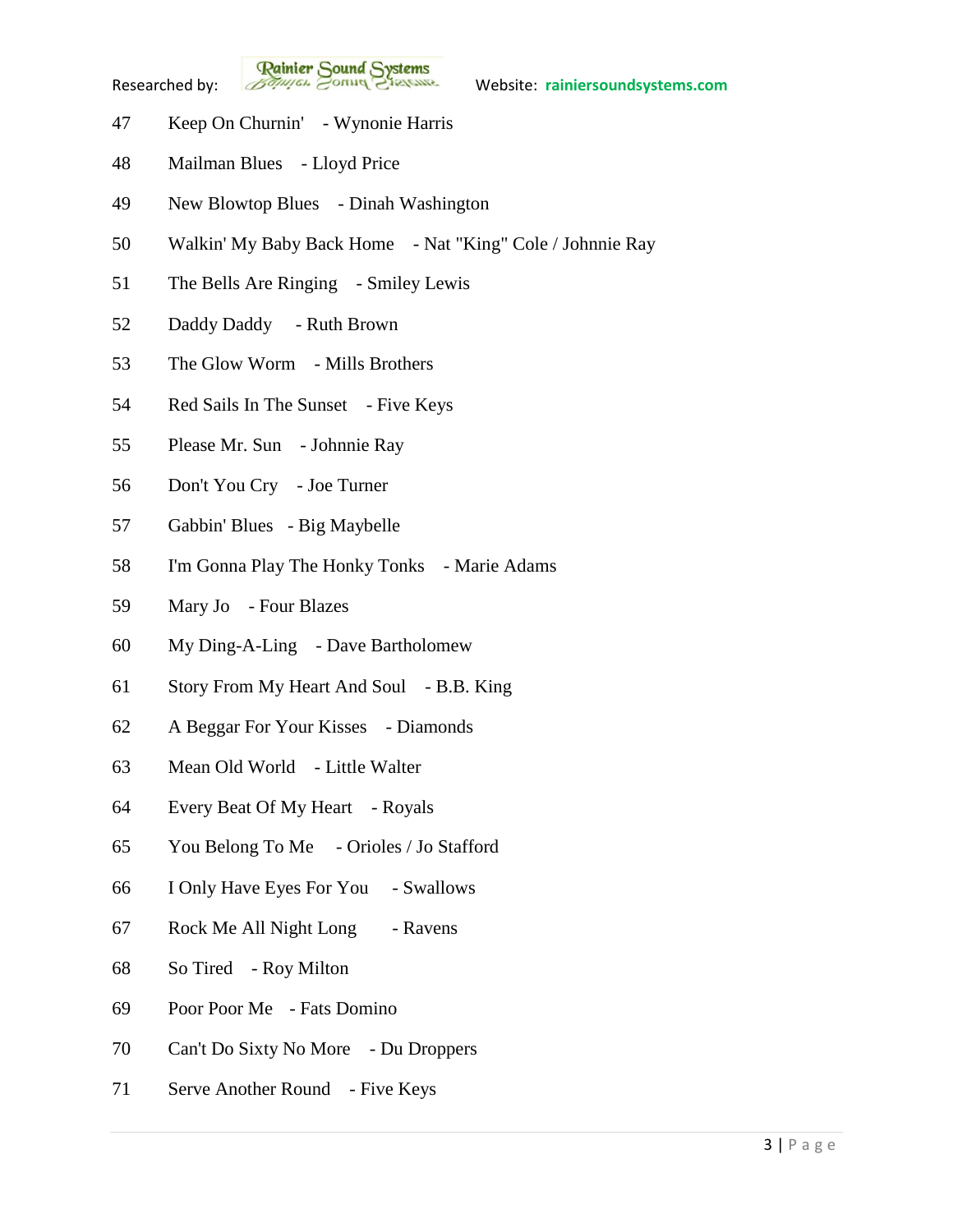**Rainier Sound Systems**<br>Researched by: *Bothuges* Conner Charantee Website: rainiersoundsystems.com

- How Long Fats Domino
- Take All Of Me 5 Royales
- Roll Mr. Jelly Amos Milburn
- Oooh-Oooh-Oooh Lloyd Price
- Pedal Pushin' Papa Dominoes
- Bad News Baby Wynonie Harris
- Hard Times Charles Brown
- Kissa Me Baby Ray Charles
- Trouble In Mind Dinah Washington
- Kiss Of Fire Billy Eckstine
- Night And Day (I Miss You So) Roy Milton
- 83 Rocking On Sunday Night Treniers
- Call Operator 210 Floyd Dixon / Johnny Otis (Mel Walker)
- Courage To Love 5 Royales
- Street Walking Woman T-Bone Walker
- All Night Long Muddy Waters
- Aged And Mellow Little Esther
- Gumbo Blues Smiley Lewis
- Soft Tiny Bradshaw
- Saturday Night Daddy Little Esther & Bobby Nunn
- The Last Of The Good Rockin' Men Four Jacks
- Your Daddy's Doggin' Around Todd Rhodes (Connie Allen)
- I'll Be Gone Fats Domino
- Mainliner Little Esther
- 96 The Wolf Is At Your Door Howlin' Wolf